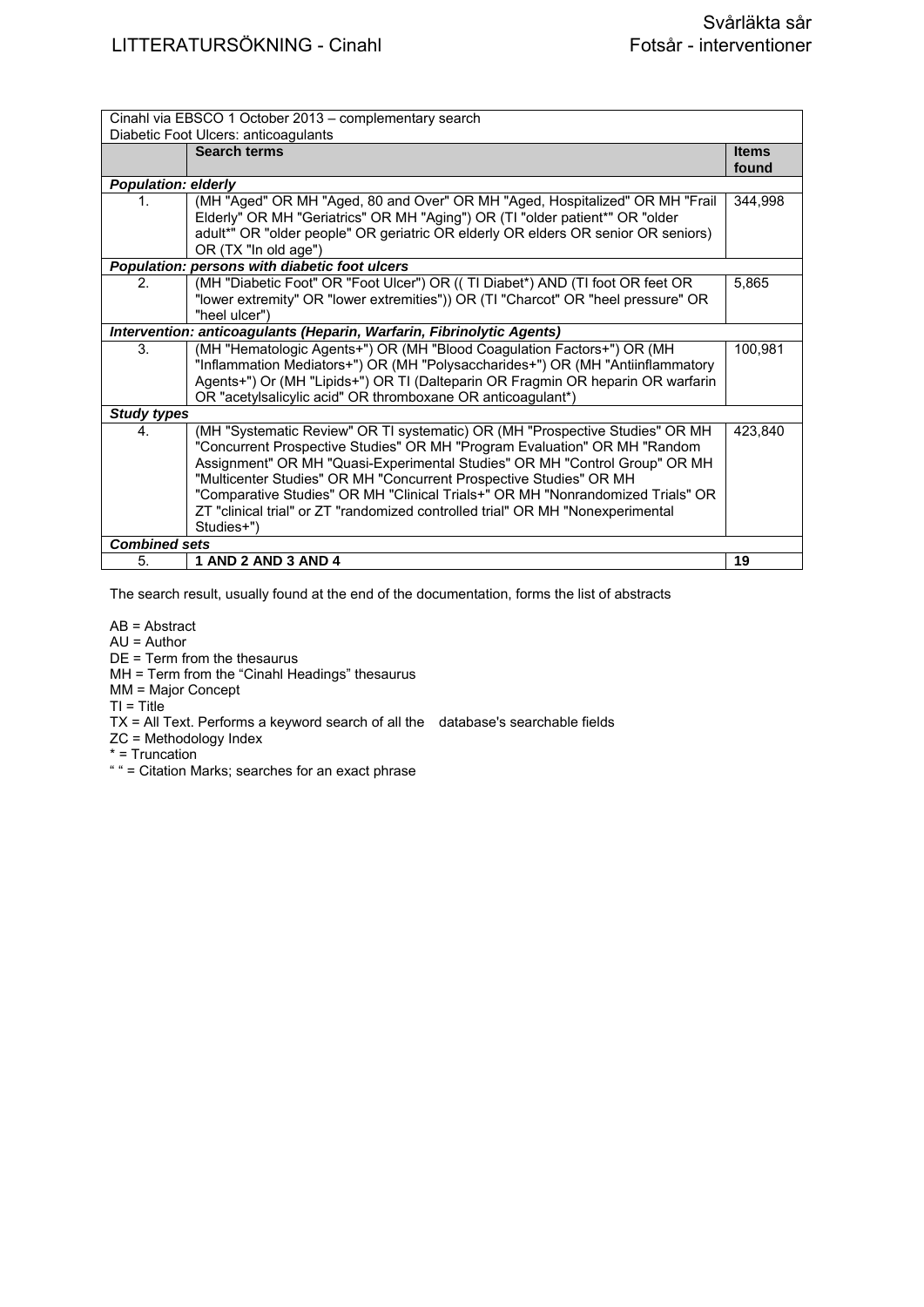| Cinahl via EBSCO 15 August 2013 - Updated Search<br>Diabetic Foot Ulcers: Interventions |                                                                                                                                                                                |              |
|-----------------------------------------------------------------------------------------|--------------------------------------------------------------------------------------------------------------------------------------------------------------------------------|--------------|
|                                                                                         | <b>Search terms</b>                                                                                                                                                            | <b>Items</b> |
|                                                                                         |                                                                                                                                                                                | found        |
| <b>Population: elderly</b>                                                              |                                                                                                                                                                                |              |
| 1.                                                                                      | (MH "Aged" OR MH "Aged, 80 and Over" OR MH "Aged, Hospitalized" OR MH "Frail Elderly"                                                                                          | 342,154      |
|                                                                                         | OR MH "Geriatrics" OR MH "Aging") OR (TI "older patient*" OR "older adult*" OR "older<br>people" OR geriatric OR elderly OR elders OR senior OR seniors) OR (TX "In old age")  |              |
|                                                                                         | Population: persons with diabetic foot ulcers                                                                                                                                  |              |
| 2.                                                                                      | (MH "Diabetic Foot" OR "Foot Ulcer") OR ((TI Diabet*) AND (TI foot OR feet OR "lower                                                                                           | 5,840        |
|                                                                                         | extremity" OR "lower extremities")) OR (TI "Charcot" OR "heel pressure" OR "heel ulcer")                                                                                       |              |
|                                                                                         | Intervention: wound cleansing (cleansing, debridement, mechanical cleansing, larvae therapy, hydrosurgery)                                                                     |              |
| 3.                                                                                      | MH "Water Therapeutic Use" OR MH "Normal Saline Therapeutic Use" OR MH "Irrigation"                                                                                            | 9,914        |
|                                                                                         | OR MH "Debridement" OR MH "Cleaning Compounds" OR MH "Larval Therapy" OR MH                                                                                                    |              |
|                                                                                         | "Hydrotherapy" OR (MH "Bathing and Baths") OR (TX "saline spray" OR "wound cleansing"                                                                                          |              |
|                                                                                         | OR "cleansing solution*" OR "cleansing technique*" OR debride* OR "larval therapy" OR<br>maggot OR larvae OR Hydrosurgery OR "hydro-surgical cleansing" OR "hydro-debridement" |              |
|                                                                                         | OR Versajet OR FluidJet OR hydroscalpel OR "monofilament" OR "Foot bath*" OR                                                                                                   |              |
|                                                                                         | Footbath*)                                                                                                                                                                     |              |
|                                                                                         | Intervention: Antimicrobial Dressings (silver, iodine, honey, PHMB, antibiotics, antiseptics)                                                                                  |              |
| 4.                                                                                      | MH "Antimicrobial Dressings" OR MH "Silver Compounds" OR MH "Silver Therapeutic Use"                                                                                           | 6,263        |
|                                                                                         | OR MH "Ionic Silver Dressings" OR MH "Iodine" OR MH "Povidone-Iodine" OR MH "Iodine                                                                                            |              |
|                                                                                         | Compounds" OR MH "Honey Therapeutic Use" OR MH "Antiinfective Agents, Local" OR ((TX                                                                                           |              |
|                                                                                         | silver OR "silver-based dressing*" OR iodine OR Cadexomer OR honey OR<br>"polyhexamethylene biguanide" OR PHMB OR antibiotic* OR antiseptic*) AND (TI topical                  |              |
|                                                                                         | OR dressing OR bandage* OR local) OR TX "topical antimicrobial")                                                                                                               |              |
|                                                                                         | <b>Intervention: dressings</b>                                                                                                                                                 |              |
| 5.                                                                                      | (MH "Biological Dressings") OR (MH "Composite Dressings") OR (MH "Foam Dressings") OR                                                                                          | 24,994       |
|                                                                                         | (MH "Gauze Dressings") OR (MH "Hydrofiber Dressings") OR (MH "Hydrogel Dressings") OR                                                                                          |              |
|                                                                                         | (MH "Occlusive Dressings") OR (MH "Bandages and Dressings") OR (TX dressing OR                                                                                                 |              |
|                                                                                         | dressings OR Hydrofibre* OR Hydrocolloid* OR "Foam dressing*" OR "Polyurethane foam"                                                                                           |              |
|                                                                                         | OR Alginate* OR hydrogel OR hydrogel OR glycerine OR xelma OR "Matrix                                                                                                          |              |
|                                                                                         | Metalloproteases" OR Promogran)                                                                                                                                                |              |
| 6.                                                                                      | <b>Intervention: Hyperbaric Oxygenation</b><br>(MH "Hyperbaric Oxygenation") OR (MH "Oxygen Therapy") OR (TX "hyperbaric                                                       | 4,775        |
|                                                                                         | oxygenation" OR "hyperbaric oxygen" OR "HBO therapy" OR "Oxygen therapy" OR "Topical                                                                                           |              |
|                                                                                         | oxygen")                                                                                                                                                                       |              |
|                                                                                         | <b>Intervention: Compression therapy</b>                                                                                                                                       |              |
| 7.                                                                                      | (MH "Compression Therapy") OR (MH "Compression Garments") OR (TI Compression) OR                                                                                               | 4,320        |
|                                                                                         | (AB "compression treatment" OR "compression therapy" OR "Intermittent pneumatic                                                                                                |              |
|                                                                                         | compression" OR "intermittent mechanical compression" OR "Unna's boot" OR                                                                                                      |              |
|                                                                                         | "intermittent compression devices" OR "compression bandage" OR "single-layer bandage"<br>OR "two-layer bandage" OR "four-layer bandage" OR "multilayer bandage" OR "bandaging  |              |
|                                                                                         | system" OR "Adhesive elastic bandage" OR "continuing compression" OR "pneumatic pedal                                                                                          |              |
|                                                                                         | compression" OR "intermittent pulsatile pressure" OR "intermittent external pneumatic                                                                                          |              |
|                                                                                         | compression" OR "external compression therapy")                                                                                                                                |              |
|                                                                                         | <b>Intervention: Negative Pressure Wound Therapy</b>                                                                                                                           |              |
| 8.                                                                                      | (MH "Negative Pressure Wound Therapy") OR (TX "negative pressure" OR "vacuum                                                                                                   | 3,227        |
|                                                                                         | therapy" OR "subatmospheric pressure therapy" OR "Vacuum assisted wound closure" OR                                                                                            |              |
|                                                                                         | "subatmospheric pressure" OR "atmospheric pressure" OR NPWT OR TNP OR "topical<br>negative pressure")                                                                          |              |
|                                                                                         | <b>Intervention: Growth Factors</b>                                                                                                                                            |              |
| 9.                                                                                      | MH "Growth Substances" OR MH "Epidermal Growth Factors" OR MH "Platelet-Derived                                                                                                | 31,868       |
|                                                                                         | Growth Factor" OR MH "Fibroblasts" OR (TX "growth factor*" OR "Growth Substance*" OR                                                                                           |              |
|                                                                                         | "Granulocyte-Macrophage Colony-Stimulating Factor" OR "Endothelial Growth Factor*" OR                                                                                          |              |
|                                                                                         | fibroblast OR "Hematopoietic Cell" OR "matrix replacement" OR hyalofil* OR collagen* OR                                                                                        |              |
|                                                                                         | emdogain OR "hyaluronic acid" OR "metalloproteinase inhibitor*" OR "tissue enzym*" OR                                                                                          |              |
|                                                                                         | timp* OR promogran* OR "tissue inhibitor*" OR metalloproteinase* OR angiogenesis OR                                                                                            |              |
|                                                                                         | "gene therap*" OR "vascular endothelial growth factor*" OR VEGF OR GCSF OR<br>"granulocyte colony stimulating factor*")                                                        |              |
|                                                                                         | <b>Intervention: Stem Cells</b>                                                                                                                                                |              |
| 10.                                                                                     | MH "Stem Cells" OR MH "Blood Platelets" OR (TI "stem cell*" OR platelet) OR (TX "platelet                                                                                      | 16,106       |
|                                                                                         | gel" OR "platelet concentrate")                                                                                                                                                |              |
|                                                                                         |                                                                                                                                                                                |              |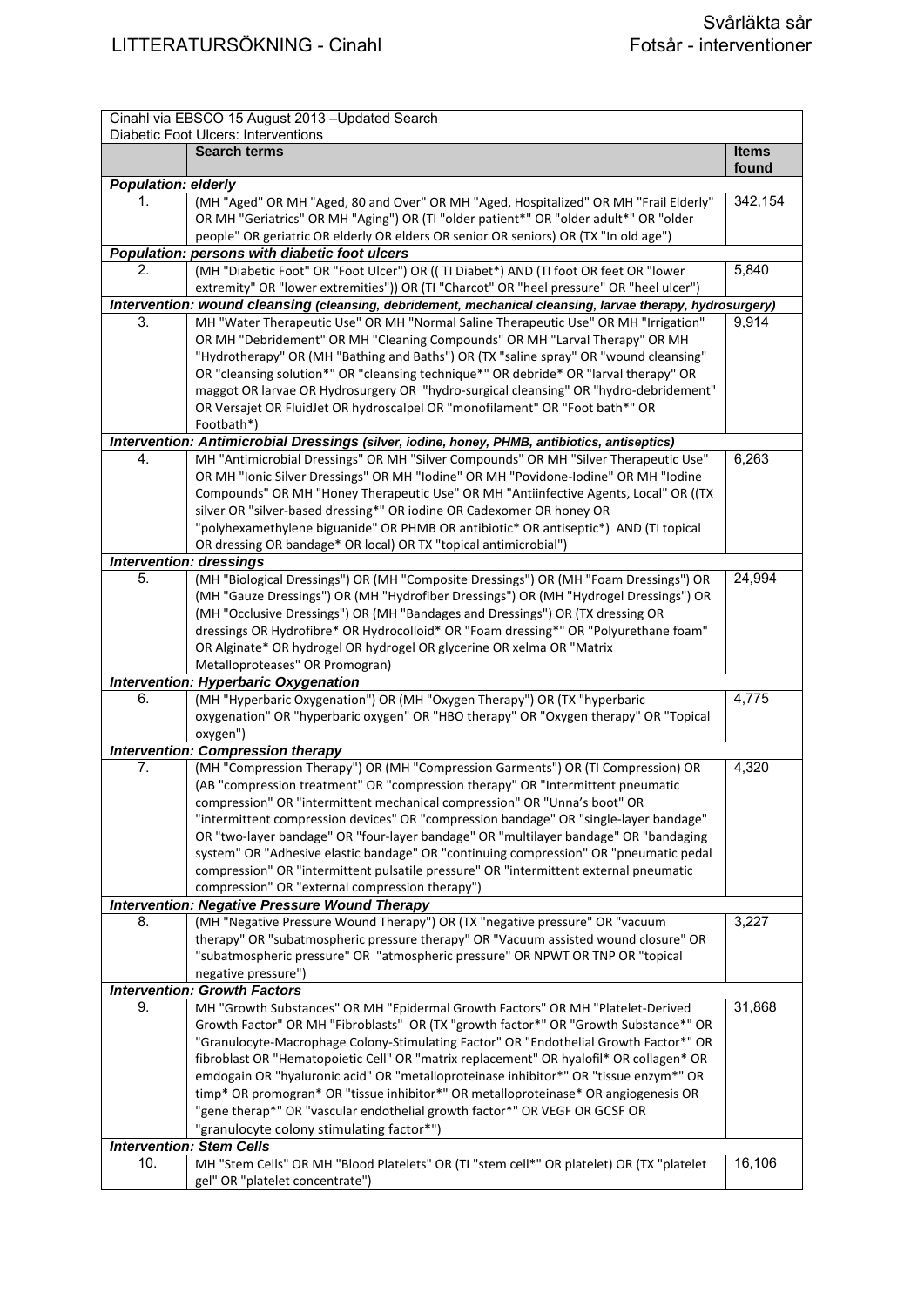|                      | Intervention: Skin Transplantation (bioengineering of the skin and skin graft, bioengineered skin)  |          |
|----------------------|-----------------------------------------------------------------------------------------------------|----------|
| 11.                  | MH "Skin Transplantation" OR MH "Skin, Artificial" OR MH "Tissue Engineering" OR (TX                | 2,794    |
|                      | "bioengineered skin" OR "tissue-engineering skin" OR "human-tissue graft*" OR "human-               |          |
|                      | skin device" OR "living-skin equivalent" OR "Skin graft*" OR graftskin OR "Pinch graft*" OR         |          |
|                      | "skin substitute*" OR " skin equivalent" OR "bilayered living human skin" OR Dermagraft OR          |          |
|                      | Apligraf OR Tendra OR "Skin transplant" OR " Skin autografting" OR STSG)                            |          |
|                      | Intervention: Techniques (electric stimulation, ultrasound, laser, shock wave, monochromatic light) |          |
| 12.                  | MH "Electric Stimulation" OR MH "Electrical Stimulation, Functional" OR MH "Infrared                | 22,261   |
|                      | Therapy" OR MH "Ultrasonic Therapy" OR MH "Lasers Therapeutic Use" OR MH                            |          |
|                      | "Phototherapy" OR (TX "Electrical stimulation" OR infrared OR "Therapeutic ultrasound" OR           |          |
|                      | "laser" OR biolight OR "Shock wave*" OR shockwave* OR "bio-electric stimulation" OR                 |          |
|                      | "Monochromatic")                                                                                    |          |
|                      | <b>Intervention: Surgical Treatment</b>                                                             |          |
| 13.                  | MH "Pressure Ulcer Surgery" OR MH "Surgical Flaps" OR MH "Surgery, Podiatric" OR MH                 | 186,771  |
|                      | "Surgical Mesh" OR MH "Diabetic Foot Surgery" OR MH "Foot Deformities, Acquired                     |          |
|                      | Surgery" OR MH "Surgery, Operative" OR MH "Surgery, Reconstructive" OR MH                           |          |
|                      | "Amputation" OR MH "Below-Knee Amputation" OR MH "Angioplasty, Balloon" OR (TX                      |          |
|                      | "mesh graft*" OR "Functional reconstruction" OR "Plastic surgery" OR "surgical                      |          |
|                      | debridement" OR "Functional reconstruction" OR "Plastic surgery" OR "surgical procedures"           |          |
|                      | OR "laser ablation" OR Radiofrequency OR excision OR "shave therapy" OR "reconstructive             |          |
|                      | vascular surgery" OR angioplasty OR "Percutaneous transluminal angioplasty" OR PTA OR               |          |
|                      | "foot surgery" OR "Surgical revision" OR "Resection" OR "Incision" OR "drainage") OR (TI            |          |
|                      | Surgical OR Surgery)                                                                                |          |
|                      | <b>Intervention: Systemic treatment</b>                                                             |          |
| 14.                  | MH "Platelet Aggregation Inhibitors+" OR MH "Antibiotics+" OR MH "Pentoxifylline" OR (TX            | 43,691   |
|                      | Pentoxifylline OR "Anti-Bacterial Agents" OR antibiotic*)                                           |          |
| <b>Combined Sets</b> |                                                                                                     |          |
| 15.                  | 3 OR 4 OR 5 OR 6 OR 7 OR 8 OR 9 OR 10 OR 11 OR 12 OR 13 OR 14                                       | 310,319  |
| 16.                  | 1 AND 2 AND (MH "Systematic Review" OR TI systematic)                                               | $\bf{0}$ |
| 17.                  | 1 AND 2 AND 15 AND (MH "Prospective Studies" OR MH "Concurrent                                      | 236      |
|                      | Prospective Studies" OR MH "Program Evaluation" OR MH "Random                                       |          |
|                      | Assignment" OR MH "Quasi-Experimental Studies" OR MH "Control Group"                                |          |
|                      | OR MH "Multicenter Studies" OR MH "Concurrent Prospective Studies" OR                               |          |
|                      | MH "Comparative Studies" OR MH "Clinical Trials+" OR MH "Nonrandomized                              |          |
|                      | Trials" OR ZT "clinical trial" or ZT "randomized controlled trial" OR MH                            |          |
|                      | "Nonexperimental Studies+") AND Limiters - Published Date: 19870101-                                |          |
|                      | 20131231; Language: Danish, English, Norwegian, Swedish                                             |          |

AB = Abstract

AU = Author

- DE = Term from the thesaurus
- MH = Term from the "Cinahl Headings" thesaurus
- MM = Major Concept

TI = Title

TX = All Text. Performs a keyword search of all the database's searchable fields

- ZC = Methodology Index
- \* = Truncation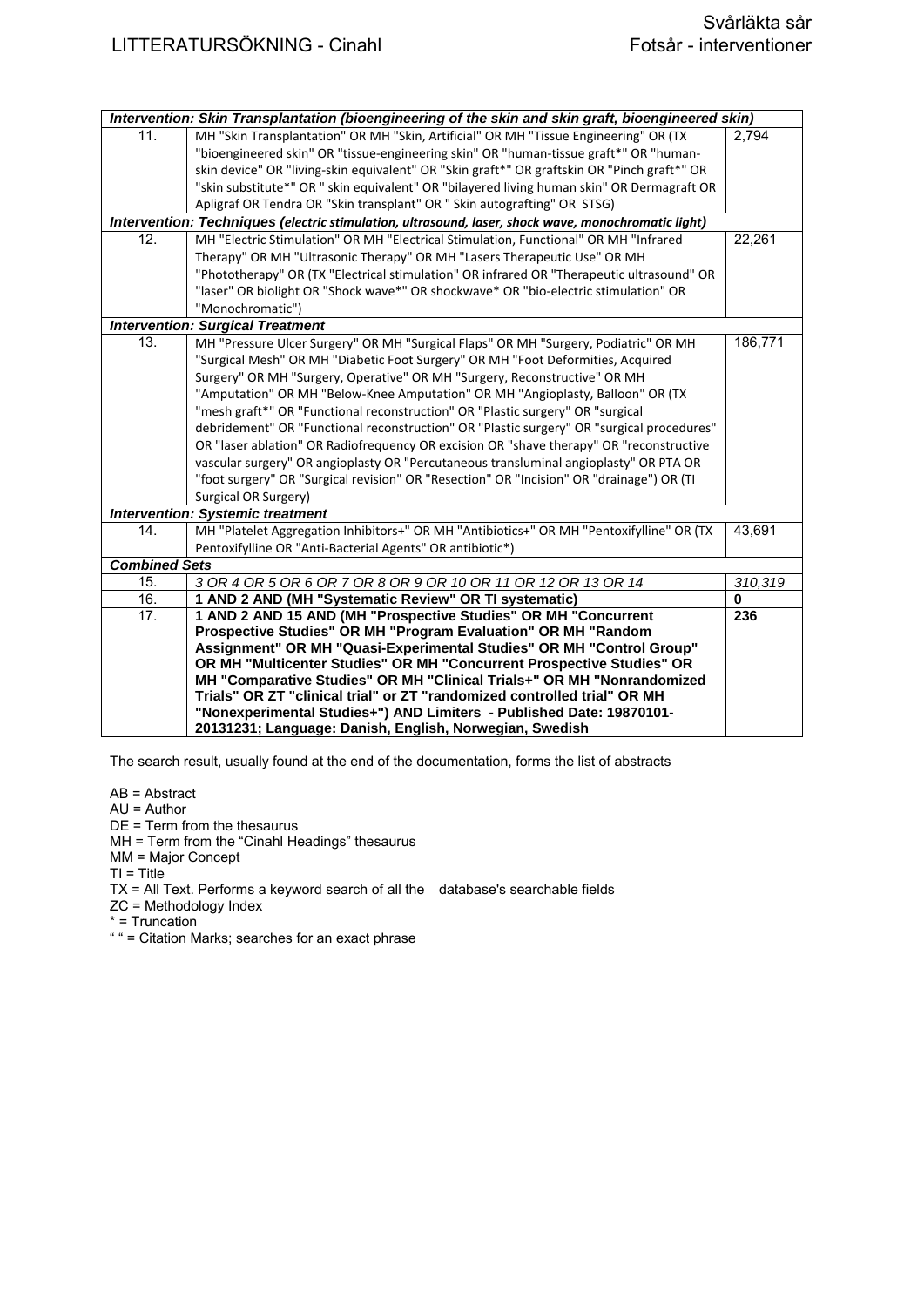|                            | Cinahl via EBSCO 21 February 2014                                                                                                                                                                                                                                                                                                                                                                                                                                                               |                       |
|----------------------------|-------------------------------------------------------------------------------------------------------------------------------------------------------------------------------------------------------------------------------------------------------------------------------------------------------------------------------------------------------------------------------------------------------------------------------------------------------------------------------------------------|-----------------------|
|                            | Title: jodine for diabetic foot ulcers                                                                                                                                                                                                                                                                                                                                                                                                                                                          |                       |
|                            | <b>Search terms</b>                                                                                                                                                                                                                                                                                                                                                                                                                                                                             | <b>Items</b><br>found |
| <b>Population: elderly</b> |                                                                                                                                                                                                                                                                                                                                                                                                                                                                                                 |                       |
| 1.                         | (MH "Aged" OR MH "Aged, 80 and Over" OR MH "Aged, Hospitalized" OR MH "Frail<br>Elderly" OR MH "Geriatrics" OR MH "Aging") OR (TI "older patient*" OR "older<br>adult*" OR "older people" OR geriatric OR elderly OR elders OR senior OR seniors)<br>OR (AB "older patient*" OR "older adult*" OR "older people" OR geriatric OR elderly<br>OR elders OR senior OR seniors) OR (TX "In old age")                                                                                                | 355,349               |
|                            | Population: persons with diabetic foot ulcers                                                                                                                                                                                                                                                                                                                                                                                                                                                   |                       |
| 2.                         | (MH "Diabetic Foot" OR "Foot Ulcer") OR (( TI Diabet*) AND (TI foot OR feet OR<br>"lower extremity" OR "lower extremities")) OR (TI "Charcot" OR "heel pressure" OR<br>"heel ulcer")                                                                                                                                                                                                                                                                                                            | 6,078                 |
|                            | <b>Intervention: Antimicrobial Dressings with iodine</b>                                                                                                                                                                                                                                                                                                                                                                                                                                        |                       |
| 3.                         | MH "lodine" OR MH "Povidone-lodine" OR MH "lodine Compounds" OR TX (iodine<br>OR Cadexomer OR lodosorb OR lodoflex OR povidone)                                                                                                                                                                                                                                                                                                                                                                 | 5.479                 |
| <b>Study types</b>         |                                                                                                                                                                                                                                                                                                                                                                                                                                                                                                 |                       |
| 4.                         | (MH "Systematic Review" OR TI systematic) OR (MH "Prospective Studies" OR MH<br>"Concurrent Prospective Studies" OR MH "Program Evaluation" OR MH "Random<br>Assignment" OR MH "Quasi-Experimental Studies" OR MH "Control Group" OR MH<br>"Multicenter Studies" OR MH "Concurrent Prospective Studies" OR MH<br>"Comparative Studies" OR MH "Clinical Trials+" OR MH "Nonrandomized Trials" OR<br>ZT "clinical trial" or ZT "randomized controlled trial" OR MH "Nonexperimental<br>Studies+") | 438,188               |
| <b>Combined sets</b>       |                                                                                                                                                                                                                                                                                                                                                                                                                                                                                                 |                       |
| 5.                         | 1 AND 2 AND 3 AND 4                                                                                                                                                                                                                                                                                                                                                                                                                                                                             | 7                     |

AB = Abstract

AU = Author

DE = Term from the thesaurus

MH = Term from the "Cinahl Headings" thesaurus

MM = Major Concept

 $TI = Title$ 

TX = All Text. Performs a keyword search of all the database's searchable fields

ZC = Methodology Index

\* = Truncation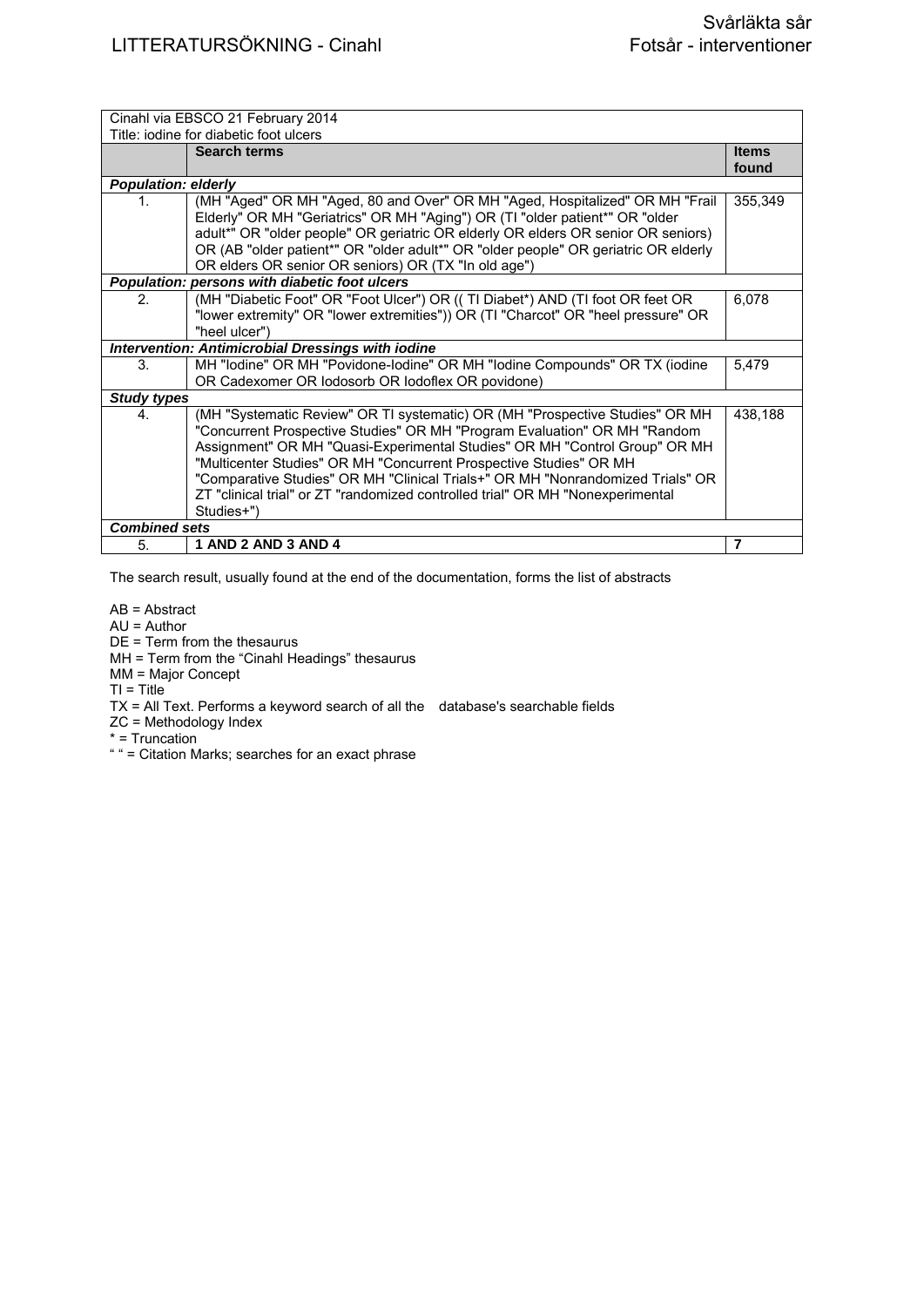|                            | Cochrane Library via Wiley (CDSR, DARE, CENTRAL) 16 August 2013 – Updated Search<br>Diabetic Foot Ulcers: Interventions |                       |
|----------------------------|-------------------------------------------------------------------------------------------------------------------------|-----------------------|
|                            | <b>Search terms</b>                                                                                                     | <b>Items</b><br>found |
| <b>Population: elderly</b> |                                                                                                                         |                       |
| 1.                         | "Aged"[Mesh:NoExp] OR "Aged, 80 and over"[Mesh] OR "Frail Elderly"[Mesh] OR "Homes                                      | 1056                  |
|                            | for the Aged"[MeSH]                                                                                                     |                       |
|                            | Population: persons with diabetic foot ulcers                                                                           |                       |
| 2.                         | "Diabetic Foot"[Mesh] OR "Foot Ulcer"[Mesh]                                                                             | 465                   |
| <b>Combined sets</b>       |                                                                                                                         |                       |
| 3.                         | 1 AND 2                                                                                                                 | CDSR/0                |
|                            |                                                                                                                         | DARE/0                |
|                            |                                                                                                                         | Central/0             |

 $[AU] =$  Author [MAJR] = MeSH Major Topic [MeSH] = Term from the Medline controlled vocabulary, including terms found below this term in the MeSH hierarchy [MeSH:NoExp] = Does not include terms found below this term in the MeSH hierarchy Systematic[SB] = Filter for retrieving systematic reviews [TI] = Title [TIAB] = Title or abstract  $[TW]$  = Text Word  $\dot{r}$  = Truncation " " = Citation Marks; searches for an exact phrase

CDSR = Cochrane Database of Systematic Review CENTRAL = Cochrane Central Register of Controlled Trials, "trials" CRM = Method Studies DARE = Database Abstracts of Reviews of Effects, "other reviews" EED = Economic Evaluations HTA = Health Technology Assessments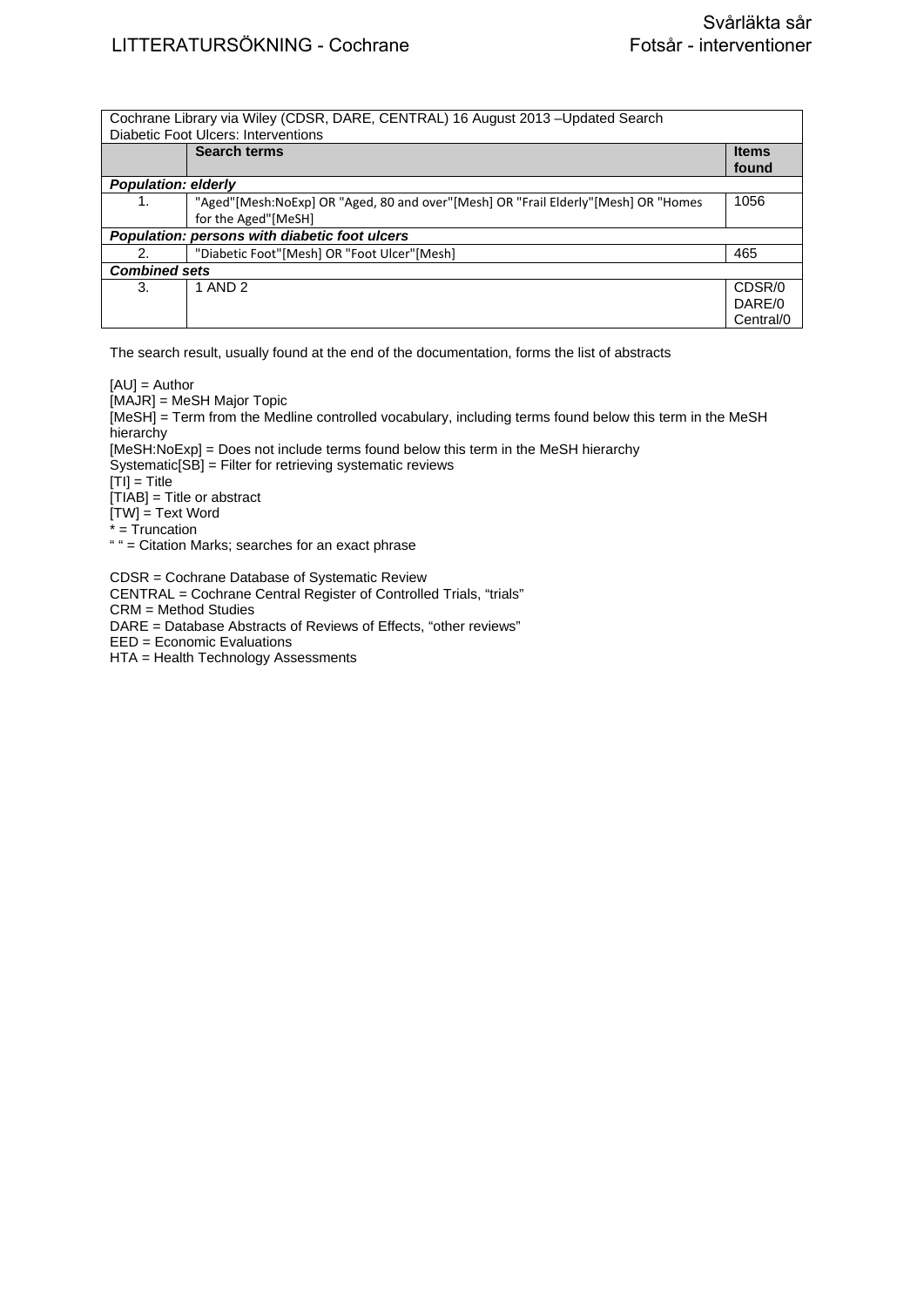| EMBASE via embase.com 1 October 2013 - complementary search |                                                                                                                                                                                                                                                                                                                                                                                                                                                                                                                                                                                                                                                                                                                                                                   |                       |
|-------------------------------------------------------------|-------------------------------------------------------------------------------------------------------------------------------------------------------------------------------------------------------------------------------------------------------------------------------------------------------------------------------------------------------------------------------------------------------------------------------------------------------------------------------------------------------------------------------------------------------------------------------------------------------------------------------------------------------------------------------------------------------------------------------------------------------------------|-----------------------|
|                                                             | Diabetic Foot Ulcers: anticoagulants                                                                                                                                                                                                                                                                                                                                                                                                                                                                                                                                                                                                                                                                                                                              |                       |
|                                                             | <b>Search terms</b>                                                                                                                                                                                                                                                                                                                                                                                                                                                                                                                                                                                                                                                                                                                                               | <b>Items</b><br>found |
| <b>Population: elderly</b>                                  |                                                                                                                                                                                                                                                                                                                                                                                                                                                                                                                                                                                                                                                                                                                                                                   |                       |
| 1.                                                          | 'aged'/de OR 'aged hospital patient'/de OR 'frail elderly'/de OR 'very elderly'/de OR<br>'geriatric patient'/de OR "older patient":ti OR "older patients":ti OR "older adult":ti OR<br>"older adults":ti OR "older person":ti OR "older persons":ti OR "older women":ti OR<br>"older men":ti OR geriatric:ti OR geriatrics:ti OR elderly:ti OR elders:ti OR elder:ti<br>OR senior:ti OR seniors:ti OR 'community dwelling':ti OR "nursing home":ti OR<br>"nursing homes":ti OR "care home":ti OR "care homes":ti OR "oldest old":ti OR frail:ti<br>OR postmenopaus: ti OR postmenopausal: ti OR 'post menopaus': ti OR 'post<br>menopausal':ti OR 'late life':ti OR 'latest life':ti OR "old age":ti OR (older NEAR/2<br>people): ti OR (older NEAR/2 people): ti | 1,453,05<br>4         |
|                                                             | Population: persons with diabetic foot ulcers                                                                                                                                                                                                                                                                                                                                                                                                                                                                                                                                                                                                                                                                                                                     |                       |
| $\mathcal{P}_{\cdot}$                                       | 'diabetic foot'/de OR 'foot ulcer'/de OR (foot NEAR/1 ulcer*):ti OR "diabetic foot":ti<br>OR "diabetic feet":ti                                                                                                                                                                                                                                                                                                                                                                                                                                                                                                                                                                                                                                                   | 8,131                 |
|                                                             | Intervention: anticoagulants (Heparin, Warfarin, Fibrinolytic Agents)                                                                                                                                                                                                                                                                                                                                                                                                                                                                                                                                                                                                                                                                                             |                       |
| 3.                                                          | 'hematologic agent'/exp OR dalteparin:ti OR fragmin:ti OR heparin:ti OR warfarin:ti<br>OR 'acetylsalicylic acid':ti OR thromboxane:ti OR anticoagulant*:ti                                                                                                                                                                                                                                                                                                                                                                                                                                                                                                                                                                                                        | 787,996               |
| <b>Study types</b>                                          |                                                                                                                                                                                                                                                                                                                                                                                                                                                                                                                                                                                                                                                                                                                                                                   |                       |
| $\mathbf{4}$                                                | 'systematic review'/exp OR ('controlled clinical trial'/de OR 'randomized controlled<br>trial'/de OR 'clinical trial'/de OR 'multicenter study'/de OR 'intervention study'/de OR<br>'longitudinal study'/de OR 'prospective study'/de OR 'comparative study'/de OR<br>'controlled study'/de OR 'pretest posttest control group design'/de OR 'major clinical<br>study'/de)                                                                                                                                                                                                                                                                                                                                                                                        | 5,820,28<br>9         |
| <b>Combined sets</b>                                        |                                                                                                                                                                                                                                                                                                                                                                                                                                                                                                                                                                                                                                                                                                                                                                   |                       |
| 5.                                                          | 1 AND 2 AND 3 AND 4                                                                                                                                                                                                                                                                                                                                                                                                                                                                                                                                                                                                                                                                                                                                               | 64                    |

/de= Term from the EMTREE controlled vocabulary

/exp= Includes terms found below this term in the EMTREE hierarchy

/mj = Major Topic :ab = Abstract

:au = Author

:ti = Article Title :ti:ab = Title or abstract

\* = Truncation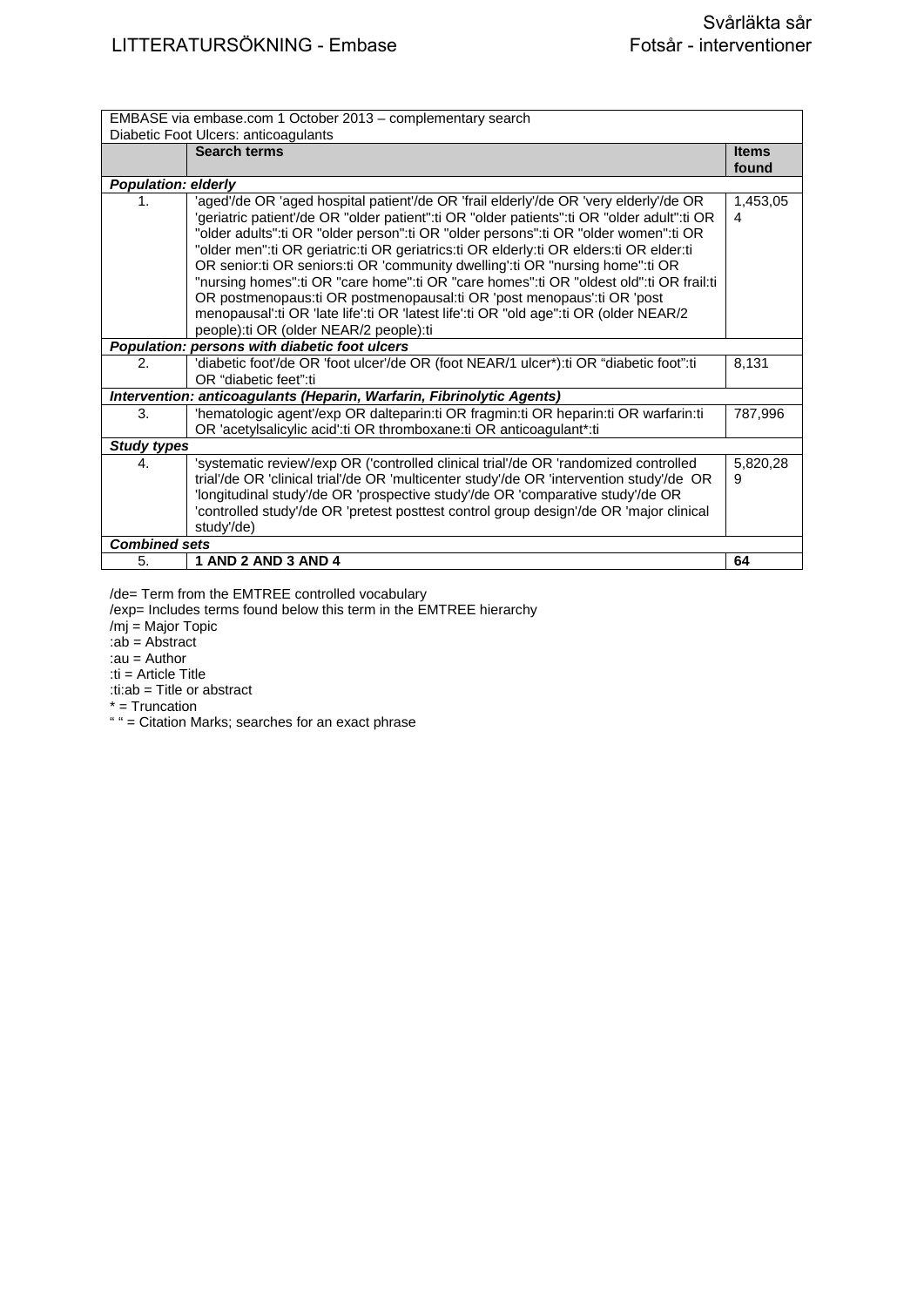|                            | Embase via Embase.com 15 August 2013 - Updated Search                                                                                                                                    |               |
|----------------------------|------------------------------------------------------------------------------------------------------------------------------------------------------------------------------------------|---------------|
|                            | Diabetic Foot Ulcers: Interventions<br><b>Search terms</b>                                                                                                                               | <b>Items</b>  |
|                            |                                                                                                                                                                                          | found         |
| <b>Population: elderly</b> |                                                                                                                                                                                          |               |
| 1.                         | 'aged'/de OR 'aged hospital patient'/de OR 'frail elderly'/de OR 'very elderly'/de OR<br>'geriatric patient'/de                                                                          | 1,396,55<br>7 |
|                            | Population: persons with diabetic foot ulcers                                                                                                                                            |               |
| 2.                         | 'diabetic foot'/de OR 'foot ulcer'/de                                                                                                                                                    | 7,742         |
|                            | Intervention: wound cleansing (cleansing, debridement, mechanical cleansing, larvae therapy, hydrosurgery)                                                                               |               |
| 3.                         | 'wound irrigation'/de OR 'debridement'/de OR 'maggot therapy'/de OR<br>'hydrotherapy'/de OR 'bath'/de OR "Foot bath":ti:ab OR Footbath:ti:ab                                             | 25,493        |
|                            | Intervention: Antimicrobial Dressings (silver, iodine, honey, PHMB, antibiotics, antiseptics)                                                                                            |               |
| 4.                         | "topical antiinfective agent"/de OR 'biguanide derivative'/dd_tp OR 'honey'/de OR                                                                                                        | 34,273        |
|                            | 'sulfadiazine silver'/dd_tp OR 'silver'/dd_tp OR 'silver nanoparticle'/dd_tp OR                                                                                                          |               |
|                            | 'povidone iodine'/dd_tp OR 'antiinfective agent'/dd_tp OR 'antibiotic agent'/dd_tp OR                                                                                                    |               |
|                            | (('wound dressing'/de OR 'antibiotic agent'/de OR 'biguanide derivative'/de OR                                                                                                           |               |
|                            | 'honey'/de OR 'silver'/exp OR 'cadexomer iodine'/de OR 'iodine'/de) AND ('topical                                                                                                        |               |
|                            | drug administration'/de)) OR iodine:ti OR honey:ti OR silver:ti OR                                                                                                                       |               |
|                            | 'polyhexamethylene biguanide':ti OR antiinfective:ti OR antiseptic:ti OR antiseptics:ti<br><b>Intervention: dressings</b>                                                                |               |
| 5.                         | 'bandages and dressings'/exp/de OR 'polyurethan'/de OR 'extracellular matrix'/de                                                                                                         | 125,079       |
|                            | OR 'amelogenin'/de OR 'glycerol'/exp OR Hydrofibre*:ti:ab OR Hydrocolloid*:ti:ab                                                                                                         |               |
|                            | OR "Foam dressing":ti:ab OR "Polyurethane foam":ti:ab OR Alginate*:ti:ab OR                                                                                                              |               |
|                            | hydrogel:ti:ab OR hydrogels:ti:ab OR glycerine:ti OR xelma:ti:ab OR "Matrix                                                                                                              |               |
|                            | Metalloproteases":ti:ab OR Promogran:ti:ab                                                                                                                                               |               |
|                            | <b>Intervention: Hyperbaric Oxygenation</b>                                                                                                                                              |               |
| 6.                         | 'hyperbaric oxygen'/de OR "hyperbaric oxygenation":ti:ab OR "hyperbaric                                                                                                                  | 12,934        |
|                            | oxygen":ti:ab OR "HBO therapy":ti:ab OR "Oxygen therapy":ti:ab OR "Topical                                                                                                               |               |
|                            | oxygen":ti:ab                                                                                                                                                                            |               |
|                            | <b>Intervention: Compression therapy</b>                                                                                                                                                 |               |
| 7.                         | 'compression bandage'/exp OR 'intermittent pneumatic compression device'/exp OR                                                                                                          | 23,518        |
|                            | 'leg compression'/exp OR 'compression garment'/exp OR 'compression therapy'/de<br>OR compression:ti OR 'compression treatment':ab,ti OR 'compression therapy':ab,ti                      |               |
|                            | OR 'intermittent pneumatic compression':ab,ti OR 'intermittent mechanical                                                                                                                |               |
|                            | compression':ab,ti OR 'unnas boot':ab,ti OR 'intermittent compression devices':ab,ti                                                                                                     |               |
|                            | OR 'compression bandage':ab,ti OR 'single layer bandage':ab,ti OR 'two-layer                                                                                                             |               |
|                            | bandage':ab,ti OR 'four layer bandage':ab,ti OR 'multilayer bandage':ab,ti OR                                                                                                            |               |
|                            | 'bandaging system':ab,ti OR 'adhesive elastic bandage':ab,ti OR 'continuing                                                                                                              |               |
|                            | compression':ab,ti OR "intermittent pulsatile pressure":ti:ab OR "intermittent external                                                                                                  |               |
|                            | pneumatic compression":ti:ab OR "external compression therapy":ti:ab                                                                                                                     |               |
|                            | <b>Intervention: Negative Pressure Wound Therapy</b>                                                                                                                                     |               |
| 8.                         | vacuum assisted closure'/de OR "negative pressure":ti OR "vacuum therapy":ti OR                                                                                                          | 5,013         |
|                            | "subatmospheric pressure therapy":ti OR "Vacuum assisted wound closure":ti OR<br>"subatmospheric pressure":ti OR "atmospheric pressure":ti OR NPWT:ti OR TNP:ti                          |               |
|                            | OR "topical negative pressure":ti                                                                                                                                                        |               |
|                            | <b>Intervention: Growth Factors</b>                                                                                                                                                      |               |
| 9.                         | 'growth factor'/exp OR 'granulocyte macrophage colony stimulating factor'/exp OR                                                                                                         | 517,356       |
|                            | 'fibroblast'/exp OR 'endothelial cell growth factor'/exp OR 'collagen'/de OR 'matrix                                                                                                     |               |
|                            | metalloproteinase inhibitor/exp OR 'Growth factor':ti OR 'Growth factors':ti                                                                                                             |               |
|                            | <b>Intervention: Stem Cells</b>                                                                                                                                                          |               |
| 10.                        | 'stem cell'/exp OR 'stem cell':ti OR 'thrombocyte'/exp OR "platelet gel":ti:ab OR                                                                                                        | 262,304       |
|                            | "platelet concentrate":ti:ab OR platelet:ti                                                                                                                                              |               |
| 11.                        | Intervention: Skin Transplantation (bioengineering of the skin and skin graft, bioengineered skin)<br>'free skin graft'/exp OR 'skin transplantation'/exp OR 'tissue engineering'/exp OR | 53,521        |
|                            | 'artificial skin'/exp OR ("bioengineered skin" OR "tissue-engineering skin" OR                                                                                                           |               |
|                            | "human-tissue graft" OR "human-skin device" OR "living-skin equivalent" OR "Skin                                                                                                         |               |
|                            | graft" OR "skin grafting" OR graftskin OR "Pinch graft" OR "skin substitute" OR "                                                                                                        |               |
|                            | skin equivalent" OR "bilayered living human skin" OR Dermagraft OR Apligraf OR                                                                                                           |               |
|                            | Tendra OR "Skin transplant" OR " Skin autografting" OR STSG):ti                                                                                                                          |               |
|                            | Intervention: Techniques (electric stimulation, ultrasound, laser, shock wave, monochromatic light)                                                                                      |               |
| 12.                        | 'electrostimulation therapy'/de OR 'hyperthermic therapy'/exp OR 'ultrasound'/exp                                                                                                        | 135,975       |
|                            | OR 'extracorporeal lithotripsy'/exp OR 'phototherapy'/de OR 'electrical stimulation':ti                                                                                                  |               |
|                            | OR infrared:ti OR 'infra red':ti OR 'shock wave':ti OR shockwave*:ti OR                                                                                                                  |               |
|                            | 'monochromatic phototherapy':ti OR 'monochromatic pulsating light':ti OR                                                                                                                 |               |
|                            | 'monochromatic light':ti                                                                                                                                                                 |               |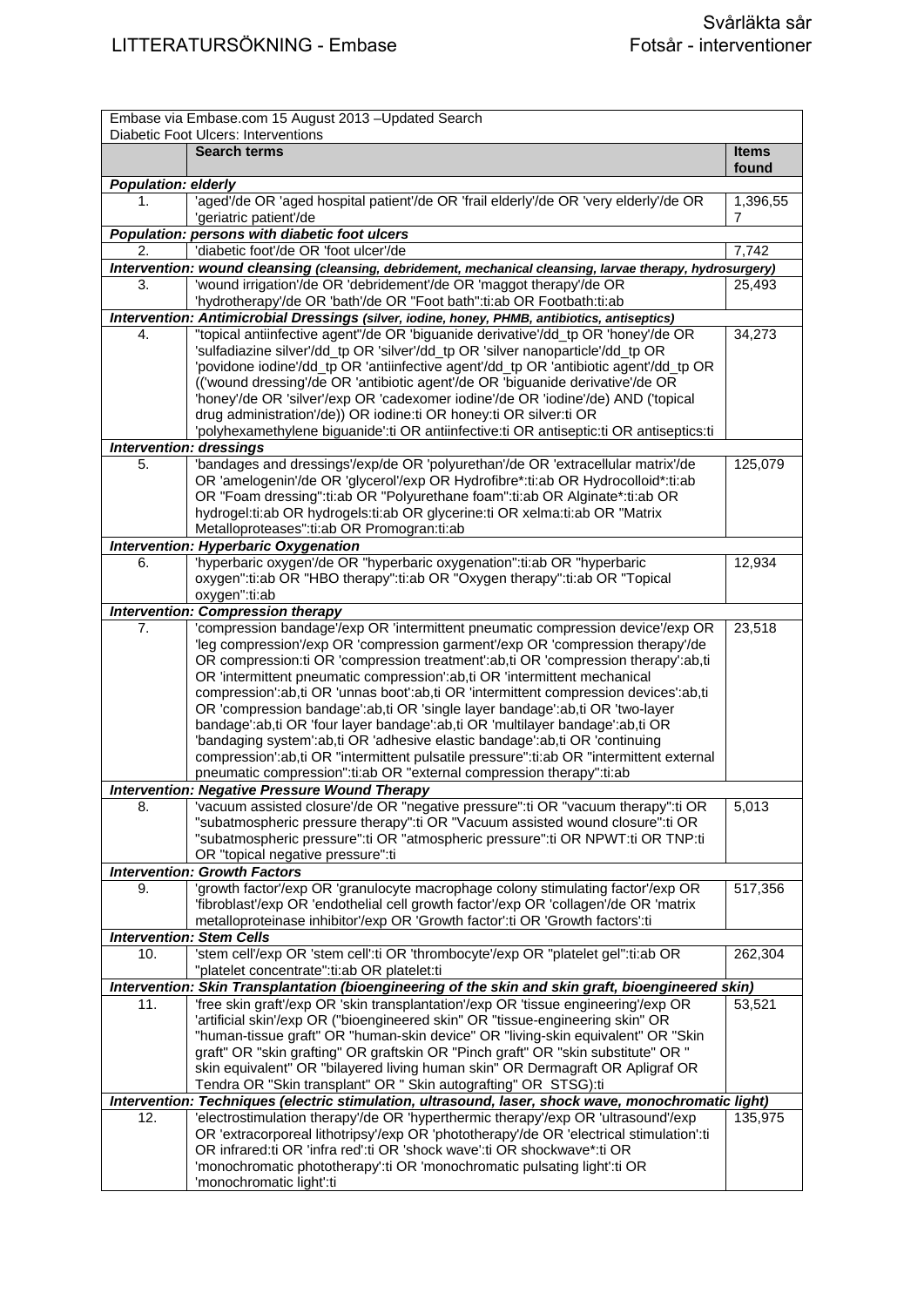|                      | <b>Intervention: Surgical Treatment</b>                                                                                                                                                                                                                                                                                                                                                                                                                                                                                                                                                                                                                                                                                                                                                                                                                                                                               |               |
|----------------------|-----------------------------------------------------------------------------------------------------------------------------------------------------------------------------------------------------------------------------------------------------------------------------------------------------------------------------------------------------------------------------------------------------------------------------------------------------------------------------------------------------------------------------------------------------------------------------------------------------------------------------------------------------------------------------------------------------------------------------------------------------------------------------------------------------------------------------------------------------------------------------------------------------------------------|---------------|
| 13.                  | 'skin surgery'/exp OR 'plastic surgery'/de OR "mesh graft":ti:ab OR "Functional<br>reconstruction":ti:ab OR "Plastic surgery":ti:ab OR "surgical debridement":ti:ab OR<br>'radiofrequency ablation'/exp OR 'endovascular surgery'/exp OR 'endoscopy'/exp<br>OR 'foot amputation'/exp OR 'diabetic foot'/exp/dm_su OR 'angioplasty'/exp OR 'foot<br>surgery'/exp OR 'minimally invasive surgery'/de OR ("mesh graft":ti:ab OR<br>"Functional reconstruction":ti:ab OR "Plastic surgery":ti:ab OR "surgical<br>procedures":ti:ab OR "laser ablation":ti:ab OR Radiofrequency:ti:ab OR<br>excision:ti:ab OR "shave therapy":ti:ab OR "reconstructive vascular surgery":ti:ab<br>OR angioplasty:ti:ab OR "Percutaneous transluminal angioplasty":ti:ab OR PTA:ti:ab<br>OR "foot surgery":ti:ab OR "Surgical revision":ti:ab OR "Resection":ti:ab OR<br>"Incision":ti:ab OR "drainage":ti:ab OR Surgical:ti OR Surgery:ti) | 1,041,06<br>0 |
|                      | <b>Intervention: Systemic treatment</b>                                                                                                                                                                                                                                                                                                                                                                                                                                                                                                                                                                                                                                                                                                                                                                                                                                                                               |               |
| 14.                  | 'antiinfective agent'/exp OR 'pentoxifylline'/exp OR 'antithrombocytic agent'/exp OR<br>'antibiotic agent'/exp OR (Pentoxifylline OR "Anti-Bacterial Agents" OR<br>antibiotic*):ti:ab                                                                                                                                                                                                                                                                                                                                                                                                                                                                                                                                                                                                                                                                                                                                 | 1,961,24<br>9 |
| <b>Combined Sets</b> |                                                                                                                                                                                                                                                                                                                                                                                                                                                                                                                                                                                                                                                                                                                                                                                                                                                                                                                       |               |
| 15.                  | 3 OR 4 OR 5 OR 6 OR 7 OR 8 OR 9 OR 10 OR 11 OR 12 OR 13 OR 14                                                                                                                                                                                                                                                                                                                                                                                                                                                                                                                                                                                                                                                                                                                                                                                                                                                         | 3,700,78<br>0 |
| 16.                  | 1 AND 2 AND 'systematic review'/exp                                                                                                                                                                                                                                                                                                                                                                                                                                                                                                                                                                                                                                                                                                                                                                                                                                                                                   | 3             |
| 17.                  | 1 AND 2 AND 15                                                                                                                                                                                                                                                                                                                                                                                                                                                                                                                                                                                                                                                                                                                                                                                                                                                                                                        | 1,163         |
| 18.                  | 17 AND ('controlled clinical trial'/de OR 'randomized controlled trial'/de OR<br>'clinical trial'/de OR 'multicenter study'/de OR 'intervention study'/de OR<br>'longitudinal study'/de OR 'prospective study'/de OR 'comparative study'/de<br>OR 'controlled study'/de OR 'pretest posttest control group design'/de OR<br>'major clinical study'/de) AND ([danish]/lim OR [english]/lim OR<br>[norwegian]/lim OR [swedish]/lim) AND [embase]/lim) AND [1987-2014]/py                                                                                                                                                                                                                                                                                                                                                                                                                                                | 650           |

/de= Term from the EMTREE controlled vocabulary

/exp= Includes terms found below this term in the EMTREE hierarchy

/mj = Major Topic

:ab = Abstract

:au = Author

:ti = Article Title

:ti:ab = Title or abstract

\* = Truncation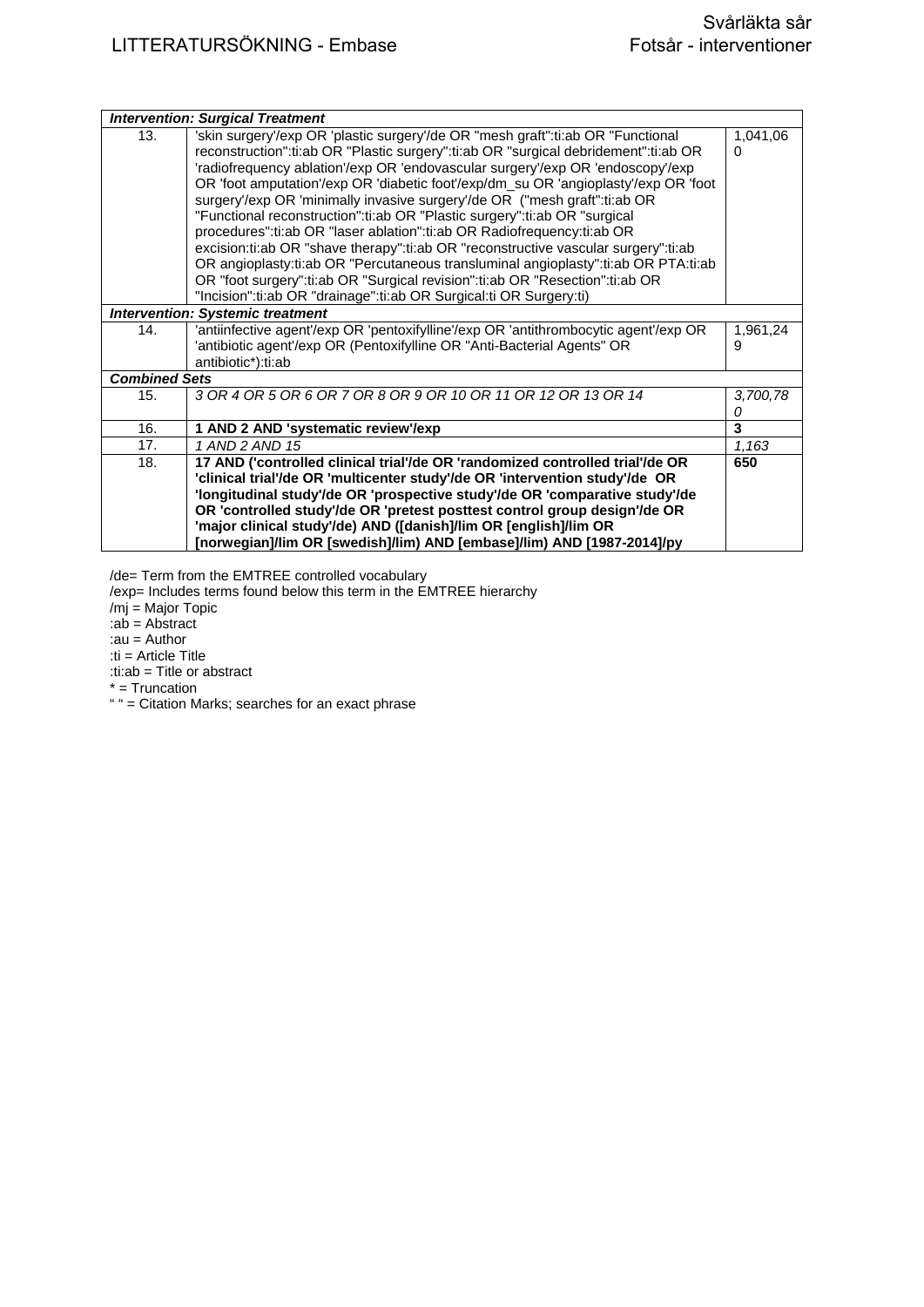|                            | Embase via Embase.com 21 February 2014<br>Title: jodine for diabetic foot ulcers                                                                                                                                                                                                                                                                                           |                       |
|----------------------------|----------------------------------------------------------------------------------------------------------------------------------------------------------------------------------------------------------------------------------------------------------------------------------------------------------------------------------------------------------------------------|-----------------------|
|                            | <b>Search terms</b>                                                                                                                                                                                                                                                                                                                                                        | <b>Items</b><br>found |
| <b>Population: elderly</b> |                                                                                                                                                                                                                                                                                                                                                                            |                       |
| 1.                         | 'aged'/de OR 'aged hospital patient'/de OR 'frail elderly'/de OR 'very elderly'/de OR<br>'geriatric patient'/de                                                                                                                                                                                                                                                            | 2,087,49<br>0         |
|                            | Population: persons with diabetic foot ulcers                                                                                                                                                                                                                                                                                                                              |                       |
| 2.                         | 'diabetic foot'/de OR 'foot ulcer'/de                                                                                                                                                                                                                                                                                                                                      | 10,743                |
|                            | <b>Intervention: Antimicrobial Dressings with iodine</b>                                                                                                                                                                                                                                                                                                                   |                       |
| 3.                         | 'povidone iodine'/de OR 'cadexomer iodine'/de OR 'iodine'/de OR (iodine OR                                                                                                                                                                                                                                                                                                 | 68,462                |
|                            | Cadexomer OR lodosorb OR lodoflex OR povidone): ti: ab                                                                                                                                                                                                                                                                                                                     |                       |
| <b>Study types</b>         |                                                                                                                                                                                                                                                                                                                                                                            |                       |
| 4.                         | 'systematic review'/exp OR ('controlled clinical trial'/de OR 'randomized controlled<br>trial'/de OR 'clinical trial'/de OR 'multicenter study'/de OR 'intervention study'/de OR<br>'longitudinal study'/de OR 'prospective study'/de OR 'comparative study'/de OR<br>'controlled study'/de OR 'pretest posttest control group design'/de OR 'major clinical<br>study'/de) | 6,612,66<br>8         |
| <b>Combined sets</b>       |                                                                                                                                                                                                                                                                                                                                                                            |                       |
| 5.                         | 1 AND 2 AND 3 AND 4                                                                                                                                                                                                                                                                                                                                                        | 17                    |

/de= Term from the EMTREE controlled vocabulary

/exp= Includes terms found below this term in the EMTREE hierarchy

/mj = Major Topic

:ab = Abstract

:au = Author

:ti = Article Title

:ti:ab = Title or abstract

\* = Truncation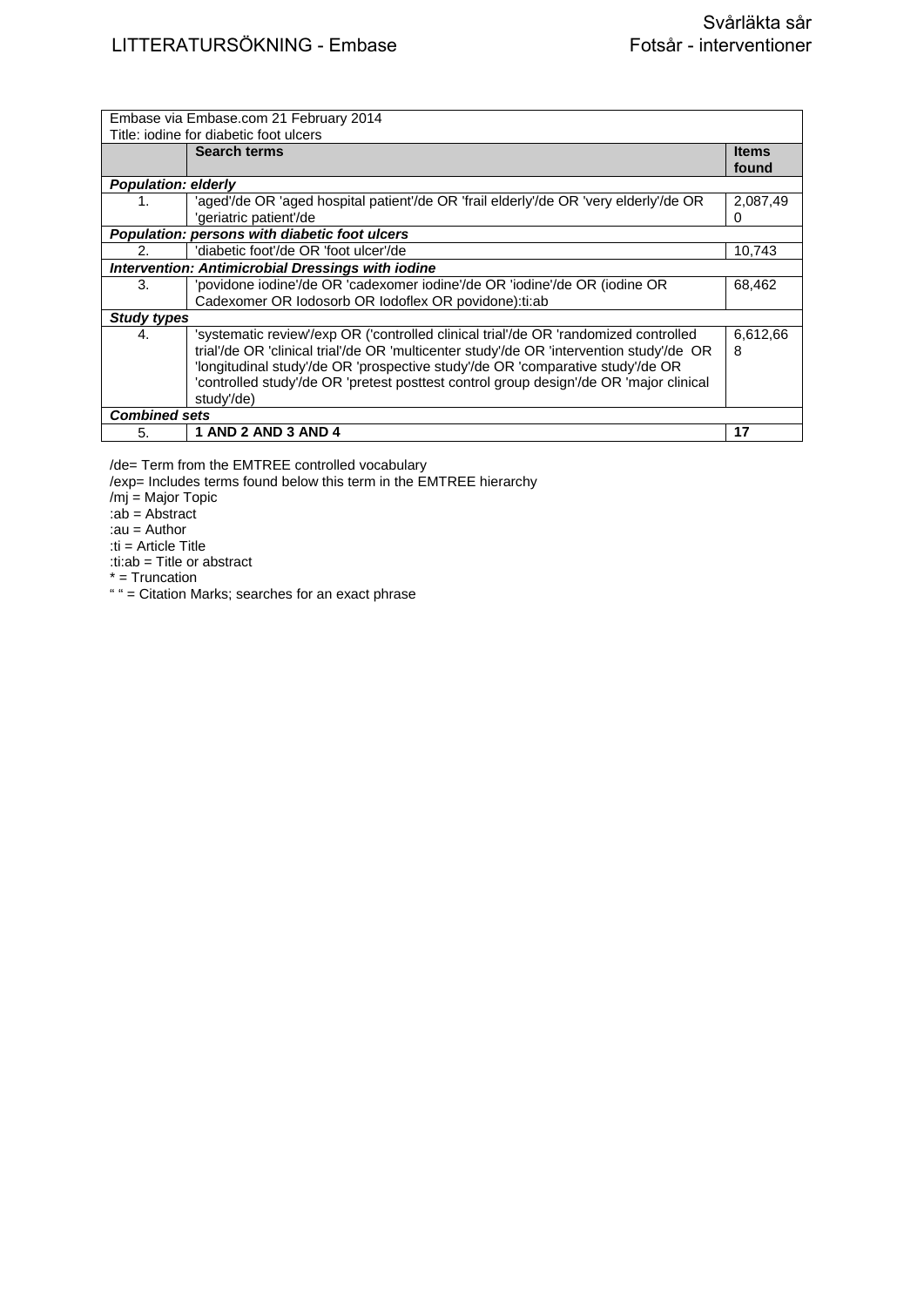| Pubmed via NLM 1 October 2013 - complementary search |                                                                                                                                                                                                                                                                                                                                                                                                                                                                                                                                                                                                                                                                                                                                                                                                                                                                                                                                 |                       |
|------------------------------------------------------|---------------------------------------------------------------------------------------------------------------------------------------------------------------------------------------------------------------------------------------------------------------------------------------------------------------------------------------------------------------------------------------------------------------------------------------------------------------------------------------------------------------------------------------------------------------------------------------------------------------------------------------------------------------------------------------------------------------------------------------------------------------------------------------------------------------------------------------------------------------------------------------------------------------------------------|-----------------------|
|                                                      | Diabetic Foot Ulcers: anticoagulants                                                                                                                                                                                                                                                                                                                                                                                                                                                                                                                                                                                                                                                                                                                                                                                                                                                                                            |                       |
|                                                      | <b>Search terms</b>                                                                                                                                                                                                                                                                                                                                                                                                                                                                                                                                                                                                                                                                                                                                                                                                                                                                                                             | <b>Items</b><br>found |
| <b>Population: elderly</b>                           |                                                                                                                                                                                                                                                                                                                                                                                                                                                                                                                                                                                                                                                                                                                                                                                                                                                                                                                                 |                       |
| 1.                                                   | "Aged"[Mesh:NoExp] OR "Aged, 80 and over"[Mesh] OR "Frail Elderly"[Mesh] OR<br>"Homes for the Aged"[MeSH] OR Aged[ti] OR elder[ti] OR elderly[ti] OR elders[ti]<br>OR old[ti] OR older[ti] OR geriatric[ti] OR "65 years"[ti] OR senior[ti] OR seniors[ti]<br>OR ((Aged[tiab] OR elder[tiab] OR elderly[tiab] OR elders[tiab] OR geriatric[tiab] OR<br>"65 years"[tiab] OR senior[tiab] OR seniors[tiab]) NOT (medline[SB] OR<br>oldmedline[SB]))                                                                                                                                                                                                                                                                                                                                                                                                                                                                               | 2366584               |
|                                                      | Population: persons with diabetic foot ulcers                                                                                                                                                                                                                                                                                                                                                                                                                                                                                                                                                                                                                                                                                                                                                                                                                                                                                   |                       |
| 2.                                                   | "Diabetic Foot"[Mesh] OR "Foot Ulcer"[Mesh] OR ((Diabet*[ti]) AND (foot[ti] OR<br>feet[ti] OR "lower extremity"[ti] OR "lower extremities"[ti])) OR "Charcot"[ti] OR "heel<br>pressure"[ti] OR "heel ulcer"[ti]                                                                                                                                                                                                                                                                                                                                                                                                                                                                                                                                                                                                                                                                                                                 | 10539                 |
|                                                      | Intervention: anticoagulants (Heparin, Warfarin, Fibrinolytic Agents)                                                                                                                                                                                                                                                                                                                                                                                                                                                                                                                                                                                                                                                                                                                                                                                                                                                           |                       |
| 3.                                                   | Hydrocarbons[MeSH] OR "Hematologic Agents"[Mesh] OR "Blood Coagulation<br>Factor Inhibitors"[Mesh] OR "Blood Coagulation Factors"[Mesh] OR "Host-Derived<br>Cellular Factors"[Mesh] OR "Inflammation Mediators"[Mesh] OR<br>"Polysaccharides"[Mesh] OR "Biological Agents"[Mesh] OR "Lipids"[Mesh] OR<br>Anticoagulants[Pharmacological Action] OR Fibrinolytic Agents [Pharmacological<br>Action] OR ((Dalteparin[tiab] OR Fragmin[tiab] OR heparin[tiab] OR warfarin[tiab]<br>OR acetylsalicylic acid[tiab] OR thromboxane[tiab] Or anticoagulant*[tiab]) NOT<br>medline[SB])                                                                                                                                                                                                                                                                                                                                                 | 3120507               |
| <b>Study types</b>                                   |                                                                                                                                                                                                                                                                                                                                                                                                                                                                                                                                                                                                                                                                                                                                                                                                                                                                                                                                 |                       |
| 4.<br><b>Combined sets</b>                           | (systematic [SB] OR "Clinical Trial" [Publication Type] OR "Controlled Clinical<br>Trial"[Publication Type] OR "Multicenter Study"[Publication Type] OR "Randomized<br>Controlled Trial"[Publication Type] OR "Prospective Studies"[Mesh] OR "Cohort<br>Studies"[Mesh:NoExp] OR "Follow-Up Studies"[Mesh] OR "Clinical trial*"[tw]<br>ClinicalTrial*[tw] OR "controlled trial"[tiab] OR (((random*[ti] OR controlled[ti] OR<br>multi-center[ti] OR prospective[ti]) AND (trial[ti] OR study[ti] OR cohort[ti]) OR<br>randomized[tiab] OR randomization[tiab] OR randomized[tiab] OR<br>randomization[tiab])) OR "Nonrandomized controlled trial"[tiab] OR "prospective<br>controlled study"[tiab] OR "prospective study"[tiab] OR "Prospective cohort"[tiab] OR<br>"Prospective multicentre cohort"[tiab] OR "observational cohort study"[tiab] OR<br>"prospective multicenter"[tiab] OR "basal level"[tiab] OR baseline[tiab]) | 718103                |
| 5.                                                   | 1 AND 2 AND 3 AND 4                                                                                                                                                                                                                                                                                                                                                                                                                                                                                                                                                                                                                                                                                                                                                                                                                                                                                                             | 44                    |
|                                                      |                                                                                                                                                                                                                                                                                                                                                                                                                                                                                                                                                                                                                                                                                                                                                                                                                                                                                                                                 |                       |

[MeSH] = Term from the Medline controlled vocabulary, including terms found below this term in the MeSH hierarchy

[MeSH:NoExp] = Does not include terms found below this term in the MeSH hierarchy [MAJR] = MeSH Major Topic [TIAB] = Title or abstract  $[TI] = Title$  $[AJ] =$  Author [TW] = Text Word Systematic[SB] = Filter for retrieving systematic reviews \* = Truncation " " = Citation Marks; searches for an exact phrase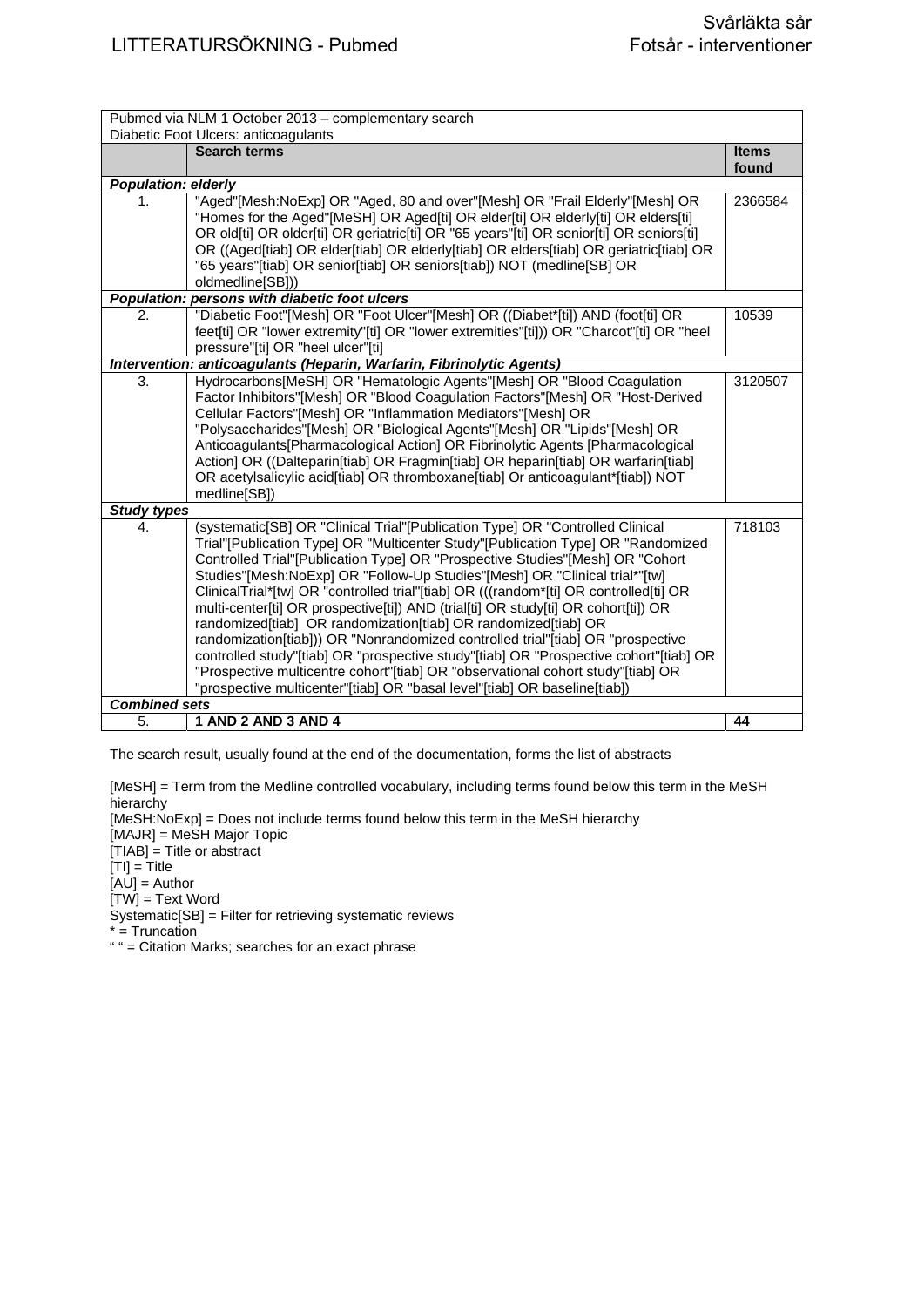|                            | Pubmed via NLM 16 August 2013 - Updated Search<br>Diabetic Foot Ulcers: Interventions                                                                                |              |
|----------------------------|----------------------------------------------------------------------------------------------------------------------------------------------------------------------|--------------|
|                            | <b>Search terms</b>                                                                                                                                                  | <b>Items</b> |
|                            |                                                                                                                                                                      | found        |
| <b>Population: elderly</b> |                                                                                                                                                                      |              |
| 1.                         | "Aged"[Mesh:NoExp] OR "Aged, 80 and over"[Mesh] OR "Frail Elderly"[Mesh] OR<br>"Homes for the Aged"[MeSH] OR Aged[ti] OR elder[ti] OR elderly[ti] OR elders[ti]      | 2410055      |
|                            | OR old[ti] OR older[ti] OR geriatric[ti] OR "65 years"[ti] OR senior[ti] OR seniors[ti]                                                                              |              |
|                            | OR ((Aged[tiab] OR elder[tiab] OR elderly[tiab] OR elders[tiab] OR old[tiab] OR                                                                                      |              |
|                            | older[tiab] OR geriatric[tiab] OR "65 years"[tiab] OR senior[tiab] OR seniors[tiab])                                                                                 |              |
|                            | NOT (medline[SB] OR oldmedline[SB]))                                                                                                                                 |              |
| <b>Population:</b>         | persons with diabetic foot ulcers                                                                                                                                    |              |
| 2.                         | "Diabetic Foot"[Mesh] OR "Foot Ulcer"[Mesh] OR ((Diabet*[ti]) AND (foot[ti] OR                                                                                       | 10435        |
|                            | feet[ti] OR "lower extremity"[ti] OR "lower extremities"[ti])) OR "Charcot"[ti] OR "heel                                                                             |              |
|                            | pressure"[ti] OR "heel ulcer"[ti]                                                                                                                                    |              |
|                            | Intervention: wound cleansing (cleansing, debridement, mechanical cleansing, larvae therapy, hydrosurgery)                                                           |              |
| 3.                         | "Sodium Hypochlorite/therapeutic use"[MeSH Terms] OR "Therapeutic                                                                                                    | 68654        |
|                            | Irrigation/methods"[MeSH:NoExp] OR "Baths"[MeSH] OR "saline spray"[tiab] OR                                                                                          |              |
|                            | "wound cleansing"[tiab] "cleansing solution*"[tiab] OR "cleansing technique*"[tiab]                                                                                  |              |
|                            | OR Debridement[MeSH] OR debridement[tiab] OR "Larva"[Mesh] OR "larval                                                                                                |              |
|                            | therapy"[tiab] OR maggot[ti] OR "maggot debridement"[tiab] OR "maggot                                                                                                |              |
|                            | therapy"[tiab] OR larvae[ti] OR "Hydrotherapy"[MeSH:NoExp] OR Hydrosurgery[tiab]                                                                                     |              |
|                            | OR "hydro-surgical cleansing"[tiab] OR "hydro-debridement"[tiab] OR Versajet[tiab]<br>OR FluidJet[tiab] OR hydroscalpel[tiab] OR "monofilament fibre"[tiab] OR "Foot |              |
|                            | bath*"[tiab] OR Footbath*[tiab]                                                                                                                                      |              |
|                            | Intervention: Antimicrobial Dressings (silver, iodine, honey, PHMB, antibiotics, antiseptics)                                                                        |              |
| 4.                         | "Silver/therapeutic use"[MeSH] OR silver[ti] OR "silver-based dressing*"[tiab] OR                                                                                    | 297670       |
|                            | "Iodine Compounds/therapeutic use"[Mesh] OR "Iodophors"[Mesh] OR "Povidone-                                                                                          |              |
|                            | Iodine/therapeutic use"[MeSH] OR "cadexomer iodine"[Substance Name] OR                                                                                               |              |
|                            | iodine[tiab] OR Cadexomer[tiab] OR "iodinated cadexomer"[tiab] OR Honey[MeSH]                                                                                        |              |
|                            | OR honey[ti] OR "antibacterial honey" [tiab] OR "manuka honey"[tiab] OR "honey                                                                                       |              |
|                            | dressing"[tiab] OR honey-impregnated dressing[tiab] OR therapeutic honey*[tiab]                                                                                      |              |
|                            | OR Medihoney[tiab] OR "polyhexamethylene biguanide"[Supplementary Concept]                                                                                           |              |
|                            | OR "polyhexamethylene biguanide"[tiab] OR PHMB[tiab] OR "Anti-Bacterial                                                                                              |              |
|                            | Agents/therapeutic use"[MeSH] OR antibiotics[tiab] OR "Anti-Infective Agents,                                                                                        |              |
|                            | Local"[Mesh] OR antiseptics[tiab]<br><b>Intervention: dressings</b>                                                                                                  |              |
| 5.                         | "Bandages, Hydrocolloid"[Mesh] OR "Bandages"[Mesh:NoExp] OR "Biological                                                                                              | 81070        |
|                            | Dressings"[Mesh] OR "Polyurethanes"[Mesh] OR "Alginates/therapeutic use"[MeSH                                                                                        |              |
|                            | Terms] OR "Extracellular Matrix Proteins/therapeutic use"[MeSH] OR                                                                                                   |              |
|                            | "Amelogenin/therapeutic use"[MeSH] OR "Hydrogels/therapeutic use"[MeSH Terms]                                                                                        |              |
|                            | OR "Occlusive Dressings"[Mesh] OR "Glycerol"[Mesh:NoExp] OR dressing[tiab] OR                                                                                        |              |
|                            | dressings[tiab] OR Hydrofibre*[tiab] OR Hydrocolloid*[tiab] OR Foam dressing*[tiab]                                                                                  |              |
|                            | OR "Polyurethane foam"[tiab] OR Alginate[tiab] OR Alginates[tiab] OR hydrogel[tiab]                                                                                  |              |
|                            | OR hydrogels[tiab] OR glycerine[tiab] OR xelma[tiab] OR "Matrix                                                                                                      |              |
|                            | Metalloproteases"[tiab] OR Promogran[tiab]                                                                                                                           |              |
| 6.                         | <b>Intervention: Hyperbaric Oxygenation</b><br>"Hyperbaric Oxygenation" [MeSH] OR "Oxygen/therapeutic use"[MeSH] OR                                                  | 25046        |
|                            | "hyperbaric oxygenation"[tiab] OR "hyperbaric oxygen"[tiab] OR "HBO therapy"[tiab]                                                                                   |              |
|                            | OR "Oxygen therapy" [tiab] OR "Topical oxygen"[tiab]                                                                                                                 |              |
|                            | <b>Intervention: Compression therapy</b>                                                                                                                             |              |
| 7.                         | "Intermittent Pneumatic Compression Devices"[MeSH] OR "Compression                                                                                                   | 32364        |
|                            | Bandages"[Mesh] OR "Stockings, Compression"[Mesh] OR "Casts, Surgical"[Mesh]                                                                                         |              |
|                            | OR Compression[ti] OR "compression treatment"[tiab] OR "compression                                                                                                  |              |
|                            | therapy"[tiab] OR "Intermittent pneumatic compression"[tiab] OR "intermittent                                                                                        |              |
|                            | mechanical compression"[tiab] OR "Unna's boot"[tiab] OR "intermittent compression                                                                                    |              |
|                            | devices"[tiab] OR "compression bandage"[tiab] OR ("Bandages"[Mesh] AND                                                                                               |              |
|                            | compress*[tiab]) OR single-layer bandag*[tiab] OR two-layer bandag*[tiab] OR four-                                                                                   |              |
|                            | layer bandag*[tiab] OR multilayer bandag*[tiab] OR "bandaging system"[tiab] OR                                                                                       |              |
|                            | "Adhesive elastic bandag*"[tiab] OR "continuing compression"[tiab] OR<br>Flowtron[tiab] OR IPC[tiab] OR "pneumatic pedal compression"[tiab] OR                       |              |
|                            | "intermittent pulsatile pressure"[tiab] OR "intermittent external pneumatic                                                                                          |              |
|                            | compression"[tiab] OR "external compression therapy"[tiab]                                                                                                           |              |
|                            | <b>Intervention: Negative Pressure Wound Therapy</b>                                                                                                                 |              |
| 8.                         | "Negative-Pressure Wound Therapy"[MeSH] OR ("Vacuum"[MeSH Terms] AND                                                                                                 | 16499        |
|                            | "Wound Healing"[MeSH Terms]) OR "negative pressure" [tiab] OR "vacuum therapy"                                                                                       |              |
|                            |                                                                                                                                                                      |              |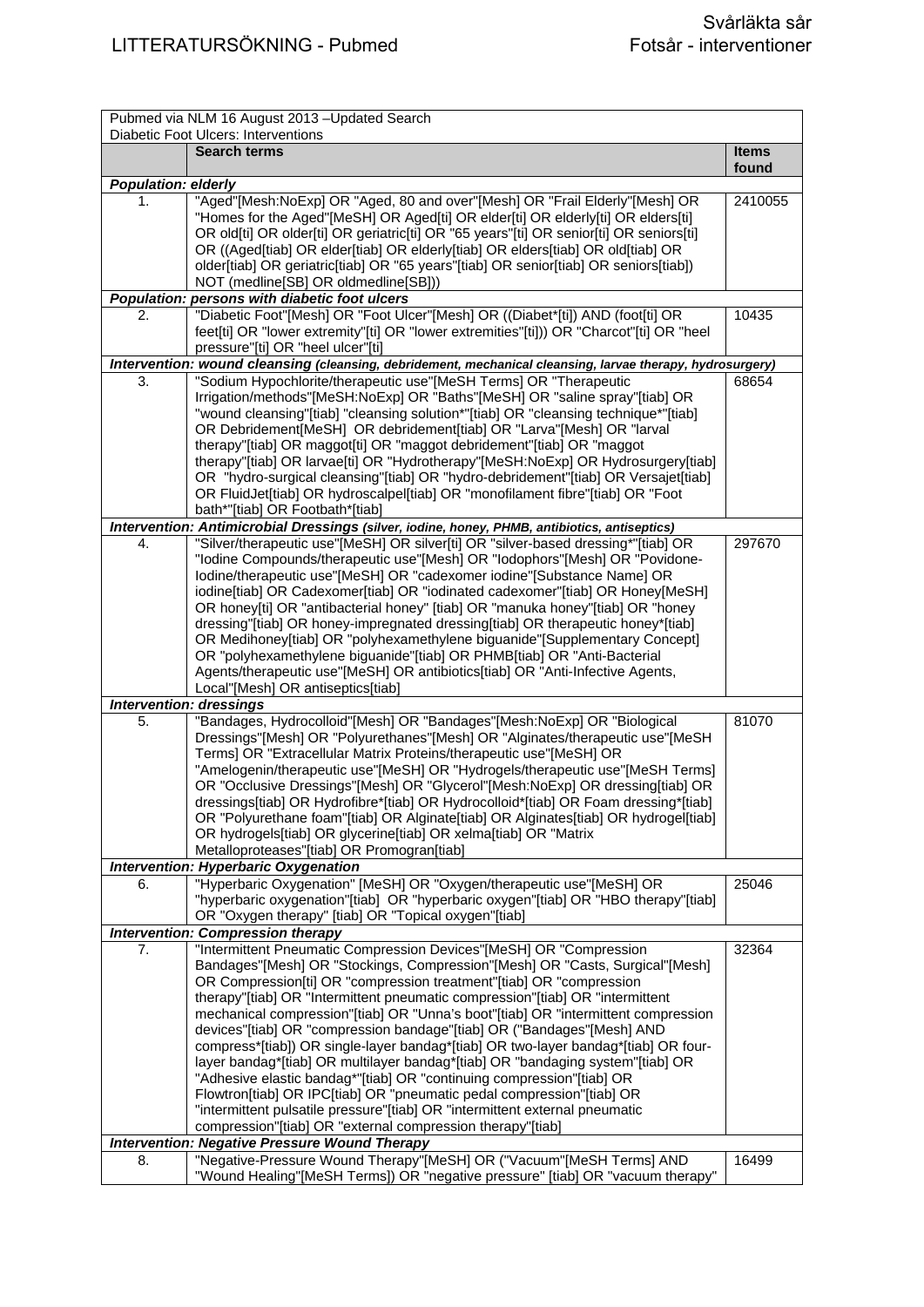|                                         | [tiab] OR "subatmospheric pressure therapy" [tiab] OR "Vacuum assisted wound                        |         |
|-----------------------------------------|-----------------------------------------------------------------------------------------------------|---------|
|                                         | closure"[tiab] OR "subatmospheric pressure"[tiab] OR "atmospheric pressure"[tiab]                   |         |
|                                         | OR NPWT[tiab] OR TNP[tiab] OR "topical negative pressure"[tiab]                                     |         |
|                                         | <b>Intervention: Growth Factors</b>                                                                 |         |
| 9.                                      | "Growth Substances"[MeSH] OR "Epidermal Growth Factor/therapeutic use"[MeSH]                        | 606411  |
|                                         | OR "Platelet-Derived Growth Factor/therapeutic use"[MeSH] OR "Fibroblast Growth                     |         |
|                                         | Factors/therapeutic use"[MeSH] OR growth factor*[tiab] OR Growth Substance*[tiab]                   |         |
|                                         | OR "Granulocyte-Macrophage Colony-Stimulating Factor"[tiab] OR Endothelial                          |         |
|                                         | Growth Factor*[tiab] OR fibroblast[tiab] OR "Hematopoietic Cell"[tiab] OR "matrix                   |         |
|                                         | replacement"[tiab] OR hyalofil*[tiab] OR collagen*[tiab] OR emdogain[tiab] OR                       |         |
|                                         | "hyaluronic acid"[tiab] OR metalloproteinase inhibitor*[tiab] OR tissue enzym*[tiab]                |         |
|                                         | OR timp*[tiab] OR promogran*[tiab] OR tissue inhibitor*[tiab] OR                                    |         |
|                                         | metalloproteinase*[tiab] OR angiogenesis[tiab] OR gene therap*[tiab] OR vascular                    |         |
|                                         | endothelial growth factor*[tiab] OR VEGF[tiab] OR GCSF[tiab] OR granulocyte                         |         |
|                                         | colony stimulating factor*[tiab]                                                                    |         |
|                                         | <b>Intervention: Stem Cells</b>                                                                     |         |
| 10.                                     | "Stem Cell Transplantation"[MeSH] OR "Stem Cells"[MeSH] OR stem cell*[tiab] OR                      | 418169  |
|                                         |                                                                                                     |         |
|                                         | marrow[tiab] OR "Blood Platelets"[MeSH] OR "platelet gel"[tiab] OR "platelet                        |         |
|                                         | concentrate"[tiab] OR platelet[ti]                                                                  |         |
|                                         | Intervention: Skin Transplantation (bioengineering of the skin and skin graft, bioengineered skin)  |         |
| 11.                                     | ("Tissue Engineering"[Mesh] AND "Skin"[Mesh]) OR "Skin Transplantation"[Mesh]                       | 38620   |
|                                         | OR "Skin, Artificial"[MeSH] OR "bioengineered skin"[tiab] OR "tissue-engineering                    |         |
|                                         | skin"[tiab] OR human-tissue graft*[tiab] OR "human-skin device"[tiab] OR "living-skin               |         |
|                                         | equivalent"[tiab] OR Skin graft*[tiab] OR graftskin[tiab] OR Pinch graft*[tiab] OR skin             |         |
|                                         | substitute*[tiab] OR skin equivalent[tiab] OR "bilayered living human skin"[tiab] OR                |         |
|                                         | Dermagraft[tiab] OR Apligraf [tiab] OR Tendra[tiab] OR "Skin transplant"[tiab] OR                   |         |
|                                         | "Skin autografting"[tiab] OR STSG[tiab]                                                             |         |
|                                         | Intervention: Techniques (electric stimulation, ultrasound, laser, shock wave, monochromatic light) |         |
| 12.                                     | "Electric Stimulation Therapy"[Mesh] OR "Electric Stimulation/methods"[MeSH] OR                     | 354481  |
|                                         | "Transcutaneous Electric Nerve Stimulation"[Mesh:NoExp] OR "Electric                                |         |
|                                         | Stimulation"[MeSH] OR Electrical stimulation[tiab] OR "Transcutaneous electrical                    |         |
|                                         | nerve stimulation"[tiab] OR "Infrared Rays/therapeutic use"[MeSH] OR infrared[tiab]                 |         |
|                                         | OR "Ultrasonic Therapy"[MeSH:NoExp] OR "Ultrasonics"[Mesh] OR Ultrasound[ti]                        |         |
|                                         | OR "Therapeutic ultrasound"[tiab] OR "Laser Therapy, Low-Level/methods"[MeSH]                       |         |
|                                         | OR "laser therapy"[tiab] OR biolight[tiab] OR "High-Energy Shock Waves"[Mesh] OR                    |         |
|                                         | "Shock wave*" OR shockwave*[tiab] OR "Phototherapy"[Mesh] OR "Monochromatic                         |         |
|                                         | phototherapy"[tiab] OR "Monochromatic pulsating light"[tiab] OR "monochromatic                      |         |
|                                         | light"[tiab]                                                                                        |         |
|                                         | <b>Intervention: Surgical Treatment</b>                                                             |         |
| 13.                                     | "Surgical Procedures, Minimally Invasive"[Mesh:NoExp] OR "Vascular Surgical                         | 2016292 |
|                                         | Procedures"[Mesh:NoExp] OR "Endovascular Procedures"[Mesh] OR "Surgical                             |         |
|                                         | Mesh"[Mesh] OR "Surgery, Plastic"[MeSH] OR "Reconstructive Surgical                                 |         |
|                                         | Procedures"[MeSH Terms] OR "Radio Waves"[Mesh] OR Angioplasty[MeSH] OR                              |         |
|                                         | "surgery"[Subheading] OR "Amputation"[Mesh:NoExp] OR "Disarticulation"[Mesh]                        |         |
|                                         | OR Decompression, Surgical[MeSH] OR mesh graft*[tiab] OR "Functional                                |         |
|                                         | reconstruction"[tiab] OR "Plastic surgery"[tiab] OR "surgical procedures"[tiab] OR                  |         |
|                                         | "laser ablation"[tiab] OR Radiofrequency[tiab] OR excision[tiab] OR "shave                          |         |
|                                         | therapy"[tiab] OR "reconstructive vascular surgery"[tiab] OR angioplasty[tiab] OR                   |         |
|                                         | "Percutaneous transluminal angioplasty"[tiab] OR PTA[tiab] OR "foot surgery"[tiab]                  |         |
|                                         | OR "Surgical revision"[tiab] OR "Resection"[tiab] OR "Incision"[tiab] OR                            |         |
|                                         | "drainage"[tiab] OR Surgical[ti] OR Surgery[ti]                                                     |         |
|                                         |                                                                                                     |         |
| <b>Intervention: Systemic treatment</b> |                                                                                                     |         |
| 14.                                     | "Platelet Aggregation Inhibitors"[Mesh] OR "platelet aggregation"[tiab] OR                          | 398698  |
|                                         | "Pentoxifylline"[Mesh] OR Pentoxifylline[tiab] OR "Anti-Bacterial                                   |         |
|                                         | Agents"[Mesh:NoExp] OR Anti-Bacterial Agents[tiab] OR antibiotic*[tiab]                             |         |
| <b>Combined Sets</b>                    |                                                                                                     |         |
| 15.                                     | 3 OR 4 OR 5 OR 6 OR 7 OR 8 OR 9 OR 10 OR 11 OR 12 OR 13                                             | 3777235 |
| 16.                                     | 1 AND 2 AND 15                                                                                      | 1713    |
| 17.                                     | 16 AND Systematic[SB]                                                                               | 30      |
|                                         | Limits Activated: English, Danish, Norwegian, Swedish, Publication Date from 1987                   |         |
| 18.                                     | 16 AND ("Clinical Trial" [Publication Type] OR "Controlled Clinical Trial"                          | 252     |
|                                         | [Publication Type] OR "Multicenter Study" [Publication Type] OR                                     |         |
|                                         | "Randomized Controlled Trial" [Publication Type] OR "Prospective                                    |         |
|                                         | Studies"[Mesh] OR "Cohort Studies"[Mesh:NoExp] OR "Follow-Up                                        |         |
|                                         | Studies"[Mesh] OR "Clinical trial*" [tw] ClinicalTrial*[tw] OR "controlled trial"                   |         |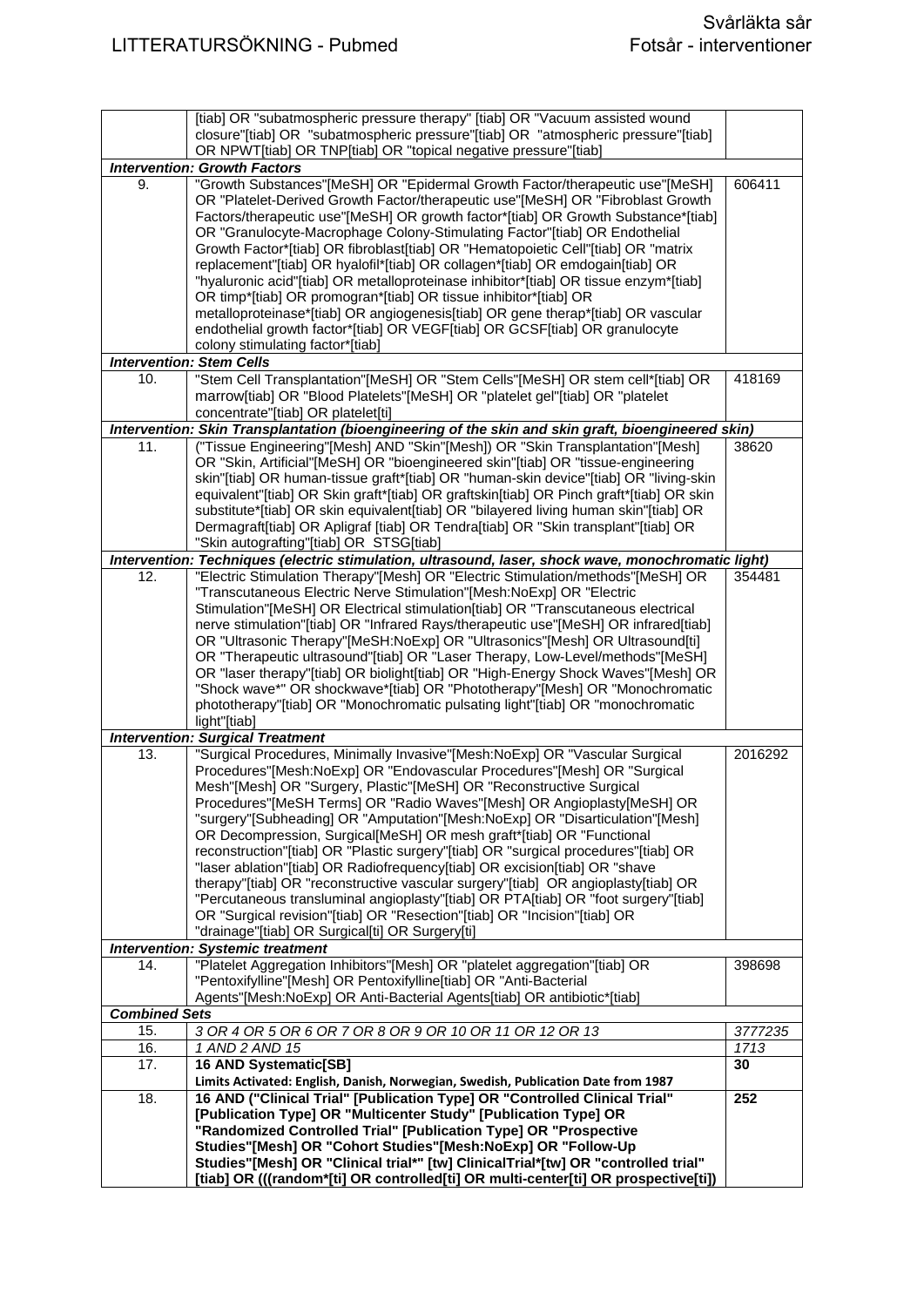| AND (trial[ti] OR study[ti] OR cohort[ti]) OR randomized[tiab] OR            |  |
|------------------------------------------------------------------------------|--|
| randomization[tiab] OR randomized[tiab] OR randomization[tiab])) OR          |  |
| "Nonrandomized controlled trial" [tiab] OR "prospective controlled           |  |
| study"[tiab] OR "prospective study"[tiab] OR "Prospective cohort"[tiab] OR   |  |
| "Prospective multicentre cohort"[tiab] OR "observational cohort study"[tiab] |  |
| OR "prospective multicenter"[tiab] OR "basal level"[tiab] OR baseline[tiab]) |  |
| Limits Activated: English, Danish, Norwegian, Swedish, Publication Date from |  |
| 1987                                                                         |  |
|                                                                              |  |

[MeSH] = Term from the Medline controlled vocabulary, including terms found below this term in the MeSH hierarchy [MeSH:NoExp] = Does not include terms found below this term in the MeSH hierarchy [MAJR] = MeSH Major Topic  $[TIAB] = Title or abstract$  $[TI] = T$ itle [AU] = Author [TW] = Text Word Systematic[SB] = Filter for retrieving systematic reviews \* = Truncation " " = Citation Marks; searches for an exact phrase